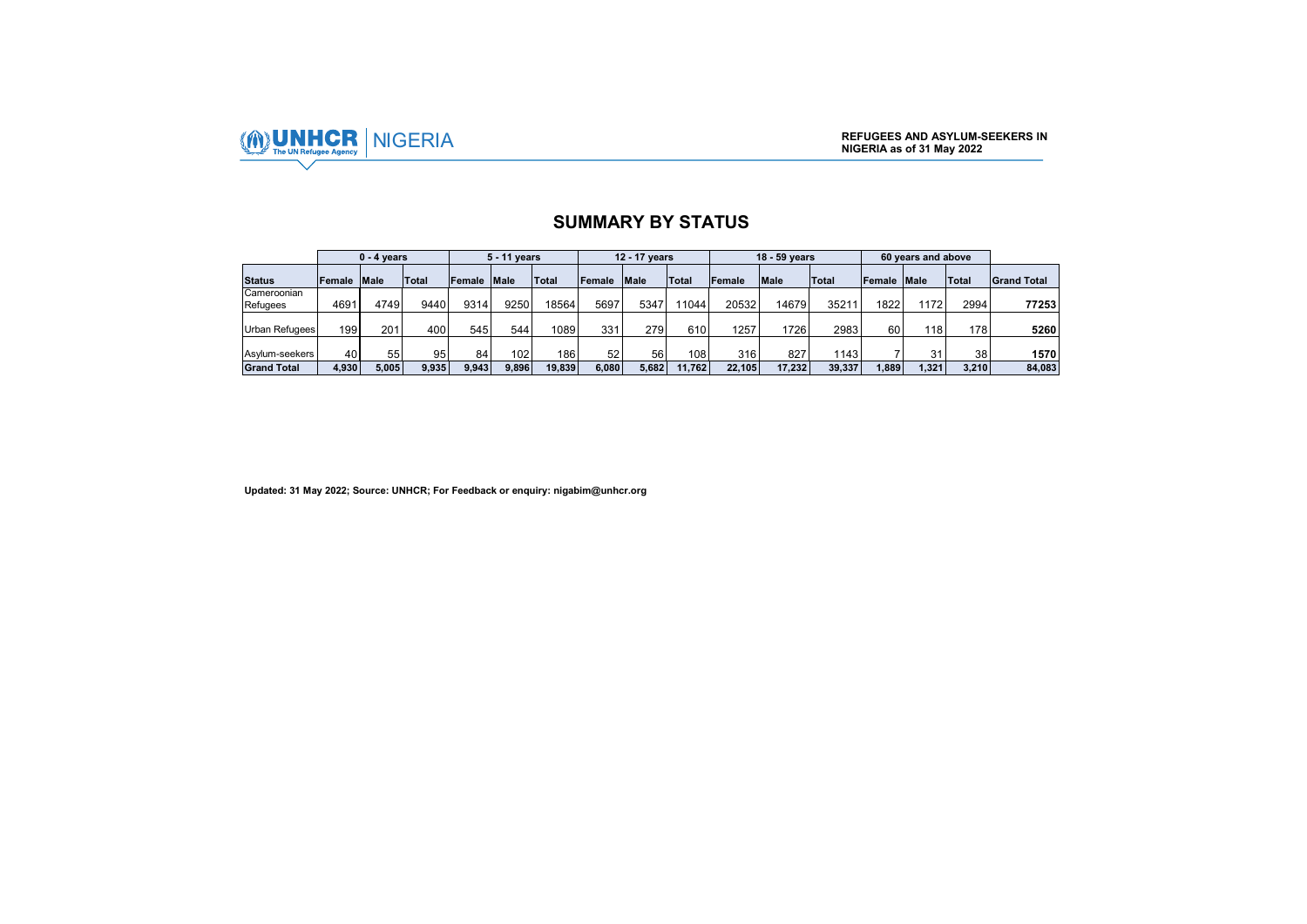

## NIGERIA **REFUGEES AND ASYLUM-SEEKERS IN NIGERIA as of 31 May 2022**

## **AGE AND GENDER BREAKDOWN OF REFUGEES AND ASYLUM-SEEKERS IN NIGERIA BY COUNTRY OF ORIGIN**

|                          |                |        | $0 - 4$ years   |       |                    | 5 - 11 years   |                |                 | 12 - 17 years  |                |                | 18 - 59 years  |                | 60 years and above |                   |                         |                  |
|--------------------------|----------------|--------|-----------------|-------|--------------------|----------------|----------------|-----------------|----------------|----------------|----------------|----------------|----------------|--------------------|-------------------|-------------------------|------------------|
| <b>Country of</b>        |                |        |                 |       |                    |                |                |                 |                |                |                |                |                |                    |                   |                         | Grand            |
| Origin                   | <b>Status</b>  | Female | <b>Male</b>     | Total | <b>Female Male</b> |                | <b>Total</b>   | <b>Female</b>   | <b>Male</b>    | <b>Total</b>   | <b>Female</b>  | <b>Male</b>    | <b>Total</b>   | <b>Female Male</b> |                   | <b>Total</b>            | <b>Total</b>     |
| Afghanistan              | Refugees       |        |                 |       |                    |                |                |                 |                |                |                | 5              |                |                    |                   |                         | 5                |
|                          | Total          |        |                 |       |                    |                |                |                 |                |                |                | 5              | 5              |                    |                   |                         | 5                |
| Algeria                  | Refugees       |        |                 |       |                    |                |                |                 |                |                |                |                |                |                    | 1                 |                         | $\mathbf 1$      |
|                          | Total          |        |                 |       |                    |                |                |                 |                |                |                |                |                |                    | 1                 |                         |                  |
| Argentina                | Asylum-seekers |        |                 |       |                    |                |                |                 |                |                |                |                |                |                    |                   |                         |                  |
|                          | Total          |        |                 |       |                    |                |                |                 |                |                |                |                |                |                    |                   |                         |                  |
|                          | Asylum-seekers |        |                 |       |                    |                |                |                 |                |                |                | $\overline{2}$ | $\overline{2}$ |                    |                   |                         | $\overline{2}$   |
| <b>Benin</b>             | Refugees       |        |                 |       |                    |                | $\overline{2}$ |                 |                |                | $\overline{c}$ |                |                |                    |                   |                         | 4                |
|                          | Total          |        |                 |       |                    |                | $\overline{2}$ |                 |                |                | $\overline{2}$ | $\overline{2}$ |                |                    |                   |                         | 6                |
| Burundi                  | Refugees       |        |                 |       |                    |                |                |                 |                |                |                |                |                |                    |                   |                         |                  |
|                          | Total          |        |                 |       |                    |                |                |                 |                |                |                |                |                |                    |                   |                         |                  |
|                          | Asylum-seekers |        | 10              | 14    | 20                 | 19             | 39             |                 | 10             | 17             | 63             | 125            | 188            | $\overline{2}$     | 6                 | 8                       | 266              |
| Cameroon                 | Refugees       | 4,708  | 4,766           | 9,474 |                    | 9,357 9,292    | 18,649         | 5,724           | 5,370          | 11,094         |                | 20,760 15,071  | 35,831         |                    | 1,835 1,194 3,029 |                         | 78,077           |
|                          | Total          | 4,712  | 4,776           | 9,488 | 9,377              | 9,311          | 18,688         | 5,731           | 5,380          | 11,111         | 20,823         | 15,196         | 36,019         |                    | 1,837 1,200 3,037 |                         | 78,343           |
| <b>Central African</b>   | Asylum-seekers | 11     | 17              | 28    | 19                 | 30             | 49             | 15              | 19             | 34             | 70             | 61             | 131            |                    |                   |                         | 243              |
| Republic                 | Refugees       | 28     | 39              | 67    | 89                 | 87             | 176            | 72              | 74             | 146            | 293            | 190            | 483            | 23                 | 5                 | 28                      | 900              |
|                          | Total          | 39     | $\overline{56}$ | 95    | 108                | 117            | 225            | $\overline{87}$ | 93             | 180            | 363            | 251            | 614            | 23                 | 6                 | 29                      | 1,143            |
|                          | Asylum-seekers |        |                 |       |                    | 2              | $\overline{2}$ | $\overline{2}$  |                | 3              | 3              | 8              | 11             |                    | 3                 | 3                       | 19               |
| Chad                     | Refugees       |        |                 |       | 6                  | 8              | 14             | 6 <sup>1</sup>  | 4              | 10             | 25             | 34             | 59             |                    | 4                 | $\overline{4}$          | $\overline{88}$  |
|                          | Total          |        |                 |       | 6                  | 10             | 16             | 8 <sup>1</sup>  | 5              | 13             | 28             | 42             | 70             |                    | $\overline{7}$    | $\overline{7}$          | 107              |
| Congo,                   | Asylum-seekers |        |                 |       |                    |                |                |                 |                |                |                | 4              |                |                    |                   |                         | 5                |
| Republic of the          | Refugees       |        |                 |       |                    |                |                |                 |                | $\overline{2}$ |                |                | $\overline{2}$ |                    |                   |                         | 4                |
|                          | Total          |        |                 |       |                    |                |                |                 | $\mathbf{2}$   | 3              |                | 5              | 6              |                    |                   |                         | 9                |
|                          | Asylum-seekers |        | 1               | 1     |                    | $\overline{2}$ | $\overline{2}$ |                 |                |                |                | $\overline{2}$ | 3              |                    | 1                 | $\overline{\mathbf{1}}$ | $\overline{7}$   |
| Côte d'Ivoire            | Refugees       | 6      | $\overline{2}$  | 8     | $\bf 8$            | 10             | 18             | 5 <sup>1</sup>  | $6\phantom{1}$ | 11             | 28             | 69             | 97             |                    | $\overline{2}$    | $\overline{2}$          | 136              |
|                          | Total          | 6      | 3               | 9     | 8                  | 12             | 20             | 5 <sup>1</sup>  | $6\phantom{1}$ | 11             | 29             | 71             | 100            |                    | 3                 | 3                       | 143              |
| Democratic               | Asylum-seekers |        | $\overline{2}$  | 3     | 12                 | 8              | 20             |                 | 4              | 11             | 31             | 45             | 76             | $\mathbf 1$        | $\overline{2}$    | $\mathbf{3}$            | 113              |
| Republic of the Refugees |                |        | 20              | 27    | 42                 | 50             | 92             | 41              | 42             | 83             | 187            | 248            | 435            | $\mathbf{1}$       | $\overline{25}$   | 26                      | 663              |
| Congo                    | Total          | 8      | 22              | 30    | 54                 | 58             | 112            | 48              | 46             | 94             | 218            | 293            | 511            | $\overline{2}$     | 27                | 29                      | 776              |
| Egypt                    | Asylum-seekers |        |                 |       |                    |                |                |                 |                |                |                | 9              | 9              |                    |                   |                         | $\boldsymbol{9}$ |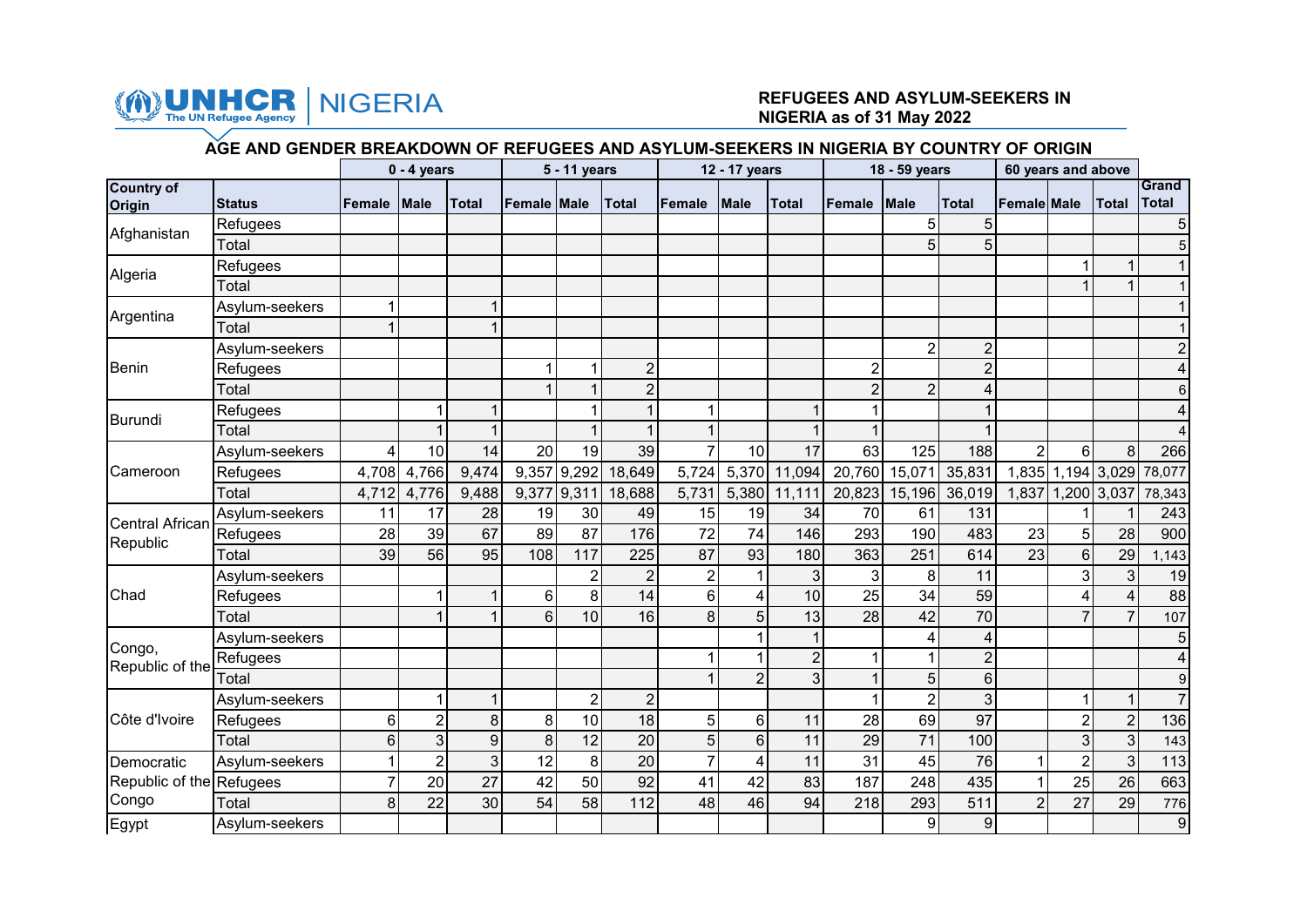|                             |                |                | $0 - 4$ years    |                |                | 5 - 11 years   |                |        | 12 - 17 years  |                |                | 18 - 59 years   |                  | 60 years and above |                |                         |                         |
|-----------------------------|----------------|----------------|------------------|----------------|----------------|----------------|----------------|--------|----------------|----------------|----------------|-----------------|------------------|--------------------|----------------|-------------------------|-------------------------|
| <b>Country of</b>           |                |                |                  |                |                |                |                |        |                |                |                |                 |                  |                    |                |                         | Grand                   |
| <mark>Origin</mark><br>⊏97P | <b>Status</b>  | Female         | Male             | <b>Total</b>   | Female Male    |                | <b>Total</b>   | Female | Male           | <b>Total</b>   | Female         | Male            | <b>Total</b>     | Female Male        |                | Total                   | <b>Total</b>            |
|                             | Total          |                |                  |                |                |                |                |        |                |                |                | 9               | 9                |                    |                |                         | $\boldsymbol{9}$        |
| Equatorial                  | Asylum-seekers |                |                  |                |                |                |                |        |                |                |                |                 |                  |                    |                |                         | $\mathbf{1}$            |
| Guinea                      | Refugees       |                |                  |                |                |                |                |        |                |                | 1              |                 |                  | 1                  |                | $\overline{1}$          | $\overline{c}$          |
|                             | Total          |                |                  |                |                |                |                |        |                |                | $\mathbf 1$    |                 | $\overline{2}$   | $\mathbf{1}$       |                |                         | $\mathbf{3}$            |
|                             | Asylum-seekers |                | $\boldsymbol{2}$ | $\mathbf{3}$   |                | 1              | $\mathbf{1}$   |        |                |                | $\overline{2}$ | 4               | $6 \overline{6}$ |                    |                |                         | 10                      |
| Eritrea                     | Refugees       | $\overline{2}$ | 3                | $\overline{5}$ | $\mathbf{3}$   | $\overline{7}$ | 10             | 1      |                | 1              | $\overline{7}$ | 17              | 24               |                    |                |                         | 40                      |
|                             | Total          | 3              | $\overline{5}$   | 8              | $\overline{3}$ | 8              | 11             | 1      |                | 1              | $\overline{9}$ | $\overline{21}$ | 30               |                    |                |                         | 50                      |
|                             | Asylum-seekers |                |                  |                |                |                |                |        |                |                | $\overline{2}$ | $\mathbf{1}$    | 3                |                    |                |                         | $\mathsf 3$             |
| Ethiopia                    | Refugees       |                |                  |                | $\overline{2}$ |                | $\overline{2}$ |        |                |                | $\overline{2}$ | $\overline{2}$  | 4                | $\mathbf 1$        | 1              | $\overline{2}$          | $\overline{8}$          |
|                             | Total          |                |                  |                | $\overline{2}$ |                | $\overline{2}$ |        |                |                | 4              | 3               |                  | $\mathbf{1}$       | $\overline{1}$ | $\overline{2}$          | 11                      |
| Georgia                     | Refugees       |                |                  |                |                |                |                |        |                |                |                |                 |                  | $\mathbf 1$        |                | $\mathbf{1}$            | $\mathbf{1}$            |
|                             | Total          |                |                  |                |                |                |                |        |                |                |                |                 |                  |                    |                | 1                       | $\mathbf{1}$            |
|                             | Asylum-seekers |                |                  |                | $\mathbf 1$    |                | $\mathbf{1}$   |        |                | 1              | $\overline{2}$ |                 | $\overline{2}$   |                    |                |                         | $\overline{\mathbf{4}}$ |
| Ghana                       | Refugees       |                | 1                |                |                |                |                |        |                |                | $\overline{2}$ |                 | $\overline{2}$   |                    | 1              |                         | 4                       |
|                             | Total          |                |                  | $\overline{1}$ | 1              |                | $\overline{1}$ |        |                |                | $\overline{4}$ |                 | 4                |                    | $\overline{1}$ | $\overline{1}$          | 8                       |
|                             | Asylum-seekers |                |                  |                |                |                |                |        |                |                | 1              |                 | $\overline{2}$   |                    |                |                         | $\mathbf{3}$            |
| Guinea                      | Refugees       |                |                  |                |                |                |                |        |                | $\overline{2}$ | $6\phantom{1}$ | 8               | 14               |                    | $\overline{2}$ | $\overline{2}$          | 18                      |
|                             | Total          |                |                  |                |                |                |                |        | $\overline{2}$ | 3              | $\overline{7}$ | $\overline{9}$  | 16               |                    | $\overline{2}$ | $\overline{2}$          | 21                      |
| Guinea-Bissau               | Refugees       |                |                  |                |                |                |                |        |                |                | $\overline{2}$ | $\overline{3}$  | 5                |                    |                |                         | $\overline{5}$          |
|                             | Total          |                |                  |                |                |                |                |        |                |                | $\overline{2}$ | $\overline{3}$  | 5 <sup>5</sup>   |                    |                |                         | 5                       |
|                             | Asylum-seekers |                |                  |                |                |                |                |        |                |                | 1              |                 |                  |                    |                |                         | $\mathbf{1}$            |
| Indonesia                   | Total          |                |                  |                |                |                |                |        |                |                | 1              |                 |                  |                    |                |                         | $\mathbf{1}$            |
| Iran, Islamic               | Refugees       |                |                  |                |                |                |                |        |                |                |                | 1               | $\overline{2}$   |                    | 1              | $\overline{\mathbf{1}}$ | $\mathbf{3}$            |
| Republic of                 | Total          |                |                  |                |                |                |                |        |                |                |                | $\mathbf{1}$    | $\overline{2}$   |                    | 1              |                         | 3                       |
|                             | Refugees       |                |                  |                |                |                |                |        |                |                |                | $\overline{2}$  | $\overline{2}$   |                    |                |                         | $\overline{c}$          |
| Iraq                        | Total          |                |                  |                |                |                |                |        |                |                |                | $\overline{2}$  | $\overline{2}$   |                    |                |                         | $\overline{2}$          |
|                             | Refugees       |                |                  |                |                |                |                |        |                |                | 1              |                 |                  | 1                  |                |                         | $\overline{c}$          |
| Kyrgyzstan                  | Total          |                |                  |                |                |                |                |        |                |                | $\mathbf{1}$   |                 |                  | $\mathbf{1}$       |                |                         | $\overline{2}$          |
|                             | Asylum-seekers |                |                  |                | $\overline{2}$ |                | $\overline{2}$ | 1      |                | 1              | 10             | 26              | 36               |                    | 3              | 3                       | 42                      |
| Lebanon                     | Refugees       |                | 1                | 1              | $\mathbf 1$    | $\overline{2}$ | 3              |        |                |                | 3              | $6\phantom{1}$  | 9                |                    |                |                         | 13                      |
|                             | Total          |                |                  |                | $\mathfrak{S}$ | $\overline{2}$ | 5              | 1      |                | 1              | 13             | 32              | 45               |                    | 3              | 3                       | 55                      |
|                             | Asylum-seekers |                |                  |                |                |                |                |        |                |                |                |                 |                  |                    |                |                         | $\mathbf{1}$            |
| Liberia                     | Refugees       |                |                  |                |                |                |                |        |                |                | 4              | 4               | 8                |                    | 1              | $\mathbf 1$             | 11                      |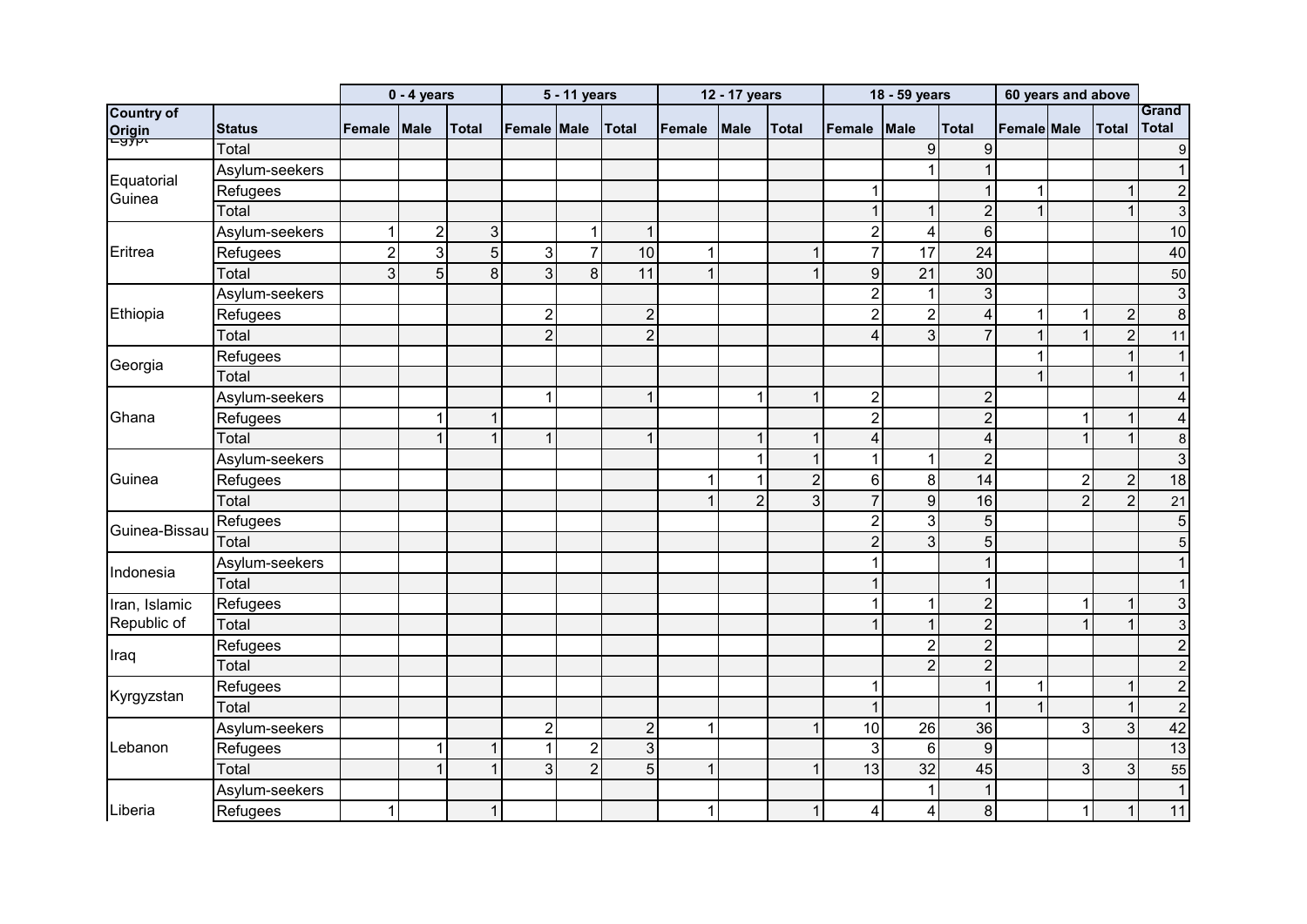|                    |                |                | $0 - 4$ years  |                |                | 5 - 11 years    |                |                | 12 - 17 years             |                 |                | 18 - 59 years    |                | 60 years and above |                           |                |                           |
|--------------------|----------------|----------------|----------------|----------------|----------------|-----------------|----------------|----------------|---------------------------|-----------------|----------------|------------------|----------------|--------------------|---------------------------|----------------|---------------------------|
| <b>Country of</b>  |                |                |                |                |                |                 |                |                |                           |                 |                |                  |                |                    |                           |                | Grand                     |
| Origin             | <b>Status</b>  | Female         | <b>Male</b>    | <b>Total</b>   | Female Male    |                 | <b>Total</b>   | Female         | Male                      | <b>Total</b>    | Female         | Male             | <b>Total</b>   | <b>Female Male</b> |                           | <b>Total</b>   | <b>Total</b>              |
|                    | Total          |                |                |                |                |                 |                |                |                           |                 | 4              | 5                | 9              |                    |                           |                | 12                        |
|                    | Asylum-seekers |                |                |                |                |                 |                |                |                           |                 |                | 3                | 3              |                    |                           |                | $\ensuremath{\mathsf{3}}$ |
| Libya              | Refugees       |                |                |                |                | 1               | $\mathbf 1$    |                |                           |                 |                | $\overline{2}$   | $\overline{2}$ |                    |                           |                | $\mathbf{3}$              |
|                    | Total          |                |                |                |                |                 |                |                |                           |                 |                | 5                | 5 <sup>1</sup> |                    |                           |                | $\,6$                     |
|                    | Asylum-seekers | $\overline{2}$ | 1              | 3              | $\overline{c}$ |                 | $\overline{2}$ | 1              | 3                         | 4               | 6              | 12               | 18             |                    | $\overline{2}$            | $\overline{2}$ | 29                        |
| Mali               | Refugees       | 5              |                | 6              | 8              | 8               | 16             | 6              | $\overline{7}$            | 13              | 24             | 82               | 106            | $\mathbf{1}$       | 8                         | $9\,$          | 150                       |
|                    | Total          |                | $\overline{2}$ | $\overline{9}$ | 10             | 8               | 18             | $\overline{7}$ | 10                        | $\overline{17}$ | 30             | 94               | 124            | 1                  | 10                        | 11             | 179                       |
| Morocco            | Refugees       |                |                |                |                |                 |                |                |                           |                 |                |                  |                |                    |                           |                | $\mathbf{1}$              |
|                    | Total          |                |                |                |                |                 |                |                |                           |                 | $\mathbf 1$    |                  | $\mathbf 1$    |                    |                           |                |                           |
| Niger              | Refugees       | 105            | 90             | 195            | 284            | 258             | 542            | 141            | 103                       | 244             | 284            | 143              | 427            | 15                 | 16                        | 31             | 1,439                     |
|                    | Total          | 105            | 90             | 195            | 284            | 258             | 542            | 141            | 103                       | 244             | 284            | 143              | 427            | 15                 | 16                        | 31             | 1,439                     |
| Pakistan           | Asylum-seekers |                |                |                |                |                 |                |                |                           |                 |                | 2                | $\overline{2}$ |                    |                           |                | $\boldsymbol{2}$          |
|                    | Total          |                |                |                |                |                 |                |                |                           |                 |                | $\overline{c}$   | $\overline{2}$ |                    |                           |                | $\sqrt{2}$                |
|                    | Asylum-seekers |                | $\overline{2}$ | $\overline{2}$ |                | 1               | $\overline{1}$ | 1              |                           | 1               | 3              | $\boldsymbol{9}$ | 12             | $\overline{2}$     | 3                         | 5              | 21                        |
| Palestine          | Refugees       |                | 1              | 1              |                |                 |                |                |                           |                 | 5              | 10               | 15             |                    | 5                         | $\overline{5}$ | $\overline{21}$           |
|                    | Total          |                | 3              | 3              |                |                 |                | 1              |                           |                 | 8              | 19               | 27             | $\overline{2}$     | 8                         | 10             | 42                        |
| Romania            | Asylum-seekers |                |                |                |                |                 |                |                |                           |                 |                |                  |                | 1                  |                           |                | $\mathbf{1}$              |
|                    | Total          |                |                |                |                |                 |                |                |                           |                 |                |                  |                |                    |                           |                | $\overline{1}$            |
| Rwanda             | Refugees       |                |                |                |                |                 |                |                |                           |                 | 1              |                  |                |                    |                           |                |                           |
|                    | Total          |                |                |                |                |                 |                |                |                           |                 | $\mathbf{1}$   |                  |                |                    |                           |                |                           |
| Serbia (and        | Asylum-seekers |                |                |                |                |                 |                |                |                           |                 |                |                  |                |                    |                           |                |                           |
| Kosovo:            | Total          |                |                |                |                |                 |                |                |                           |                 |                |                  | 1              |                    |                           |                | $\mathbf 1$               |
|                    | Asylum-seekers |                |                |                |                |                 |                |                |                           |                 | 1              |                  | $\overline{2}$ |                    |                           |                | $\boldsymbol{2}$          |
| Sierra Leone       | Refugees       |                |                |                |                |                 |                | 1              |                           | 1               | 12             | 8                | 20             |                    | 1                         | 1              | 23                        |
|                    | Total          |                |                |                |                |                 |                |                |                           |                 | 13             | 9                | 22             |                    | 1                         |                | 25                        |
| South Sudan        | Refugees       |                |                |                |                |                 |                |                |                           |                 |                | $\overline{2}$   | $\overline{2}$ |                    |                           |                | $\overline{2}$            |
|                    | Total          |                |                |                |                |                 |                |                |                           |                 |                | $\overline{2}$   | $\overline{2}$ |                    |                           |                | $\overline{c}$            |
| Sri Lanka          | Refugees       |                |                |                |                |                 |                |                |                           |                 |                | $\overline{2}$   | $\overline{c}$ |                    |                           |                | $\overline{2}$            |
|                    | Total          |                |                |                |                |                 |                |                |                           |                 |                | $\overline{2}$   | $\overline{2}$ |                    |                           |                | $\overline{c}$            |
|                    | Asylum-seekers |                |                |                |                |                 |                |                |                           |                 | 3              | 3                | 6              |                    | 1                         | 1              | $\overline{8}$            |
| Sudan              | Refugees       |                |                |                | $\mathbf 2$    | 5               | $\overline{7}$ | 6              | $\ensuremath{\mathsf{3}}$ | 9               | $\overline{7}$ | 26               | 33             |                    | $\mathbf 2$               | $\overline{2}$ | 52                        |
|                    | Total          |                |                | 1              | $\overline{2}$ | $6\phantom{1}6$ | 8              | 6              | 3                         | 9               | 10             | 29               | 39             |                    | $\ensuremath{\mathsf{3}}$ | $\overline{3}$ | 60                        |
| <b>Syrian Arab</b> | Asylum-seekers | 12             | 11             | 23             | 13             | 15              | 28             | 8              | 3                         | 11              | 62             | 441              | 503            | $\mathbf{1}$       | 8                         | 9              | 574                       |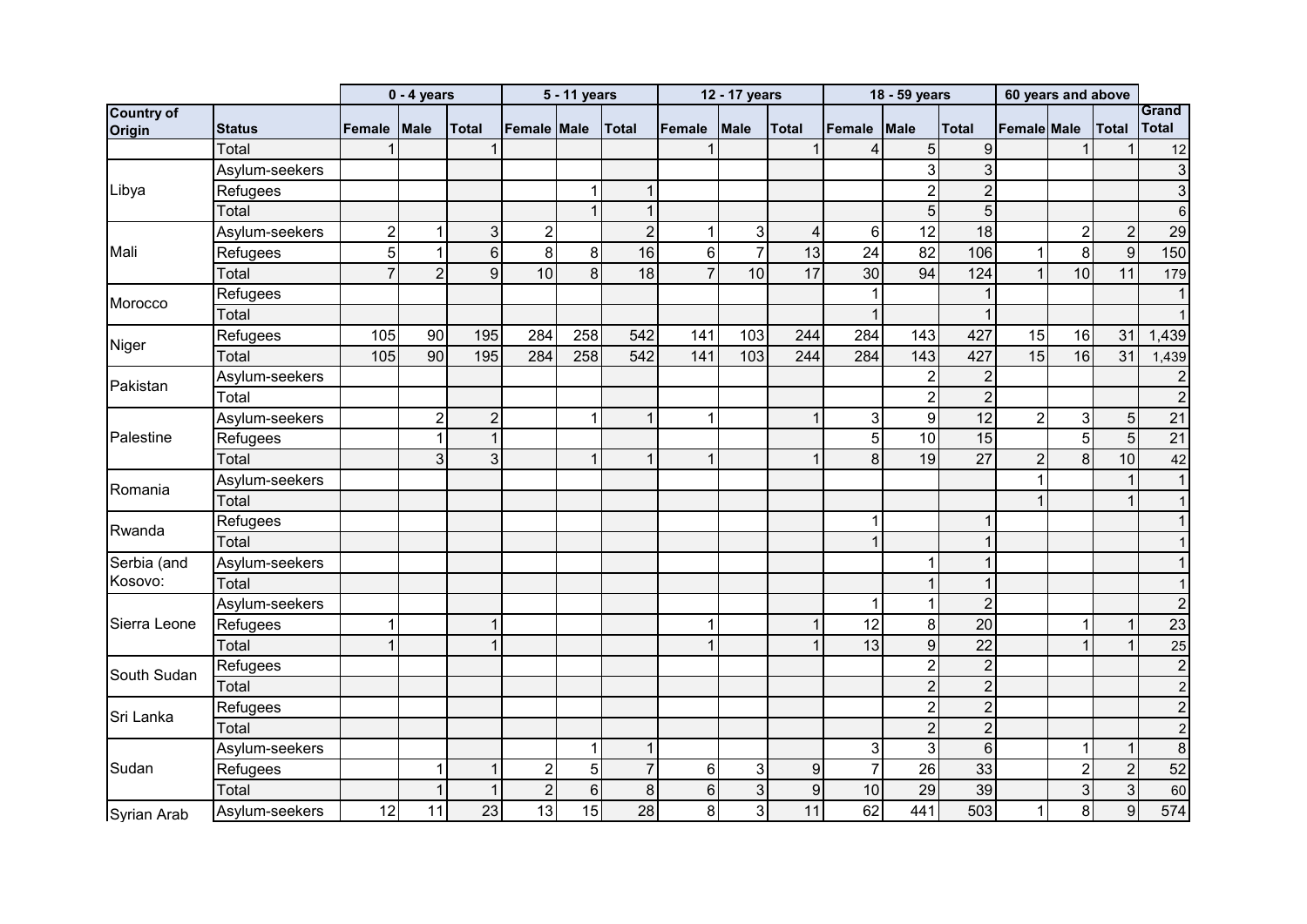|                             |                             |        | $0 - 4$ years |              |                    | 5 - 11 years |                |        | 12 - 17 years |              |                | 18 - 59 years |        |                    | 60 years and above |                 |                       |
|-----------------------------|-----------------------------|--------|---------------|--------------|--------------------|--------------|----------------|--------|---------------|--------------|----------------|---------------|--------|--------------------|--------------------|-----------------|-----------------------|
| <b>Country of</b><br>Origin | <b>Status</b>               | Female | <b>Male</b>   | <b>Total</b> | <b>Female Male</b> |              | <b>Total</b>   | Female | <b>Male</b>   | <b>Total</b> | Female         | <b>Male</b>   | Total  | <b>Female Male</b> |                    | <b>Total</b>    | Grand<br><b>Total</b> |
| Syrian Arab                 | Refugees                    | 14     | 8             | 22           | 18                 | 23           | 41             |        | 5             | 10           | 50             | 369           | 419    |                    | 15                 | 17              | 509                   |
| Republic                    | Total                       | 26     | 19            | 45           | 31                 | 38           | 69             | 13     | 8             | 21           | 112            | 810           | 922    | $\mathbf{3}$       | 23                 | 26              | ,083                  |
|                             | Asylum-seekers              |        |               |              | 2                  |              | $\overline{2}$ |        |               |              | 5              |               | 9      |                    |                    |                 | 11                    |
| Togo                        | Refugees                    |        |               |              | 3                  | 3            | 6              |        | 3             |              | 6              |               | 13     |                    | 3                  | 3 <sup>1</sup>  | 27                    |
|                             | Total                       |        |               |              | 5                  |              | 8              |        | 3             |              | 11             | 11            | 22     |                    | 3                  | $\overline{3}$  | 38                    |
| Tunisia                     | Asylum-seekers              |        |               |              |                    |              |                |        |               |              |                |               |        |                    |                    |                 |                       |
|                             | Total                       |        |               |              |                    |              |                |        |               |              |                |               |        |                    |                    |                 |                       |
|                             | Asylum-seekers              | 8      | 9             | 17           | 13                 | 22           | 35             | 9      | 13            | 22           | 47             | 55            | 102    |                    |                    | $\mathbf{1}$    | 177                   |
| Turkey                      | Refugees                    | 13     | 13            | 26           | 34                 | 38           | 72             | 15     |               | 22           | 72             | 88            | 160    |                    | 3                  | 4               | 284                   |
|                             | Total                       | 21     | 22            | 43           | 47                 | 60           | 107            | 24     | 20            | 44           | 119            | 143           | 262    |                    | 4                  | 5               |                       |
| Turkmenistan                | Refugees                    |        |               |              |                    |              |                |        |               |              |                |               | 3      |                    |                    |                 |                       |
|                             | Total                       |        |               |              |                    |              |                |        |               |              |                |               | 3      |                    |                    |                 |                       |
| <b>Ukraine</b>              | Asylum-seekers              |        |               |              |                    |              |                |        |               |              |                |               |        |                    |                    |                 |                       |
|                             | Total                       |        |               |              |                    |              |                |        |               |              |                |               |        |                    |                    |                 |                       |
| Venezuela                   | Asylum-seekers              |        |               |              |                    |              |                |        |               |              |                |               |        |                    |                    |                 |                       |
|                             | Total                       |        |               |              |                    |              |                |        |               |              |                |               |        |                    |                    |                 |                       |
|                             | Asylum-seekers              |        |               |              |                    |              |                |        |               |              | $\overline{2}$ |               | 6      |                    |                    |                 |                       |
| Yemen                       | Refugees                    |        |               |              |                    |              |                |        |               |              |                |               | 3      |                    |                    |                 |                       |
|                             | Total                       |        |               |              |                    |              |                |        |               |              | 2              |               | 9      |                    |                    |                 |                       |
|                             | <b>Total Refugees</b>       | 4,890  | 4,950         | 9,840        | 9,859              | 9,794        | 19,653         | 6,028  | 5,626         | 11,654       | 21.789         | 16,405        | 38,194 | 1,882              | 1,290              | 3,172           | 82,513                |
|                             | <b>Total Asylum-seekers</b> | 40     | 55            | 95           | 84                 | 102          | 186            | 52     | 56            | 108          | 316            | 827           | 1,143  |                    | 31                 | 38 <sup>1</sup> | 1,570                 |
|                             | <b>Grand Total</b>          | 4,930  | 5,005         | 9,935        |                    | 9,943 9,896  | 19,839         | 6,080  | 5,682         | 11,762       | 22,105         | 17,232        | 39,337 | 1,889              |                    |                 | 1,321 3,210 84,083    |

**Updated: 31 May 2022; Source: UNHCR; For Feedback or enquiry: nigabim@unhcr.org**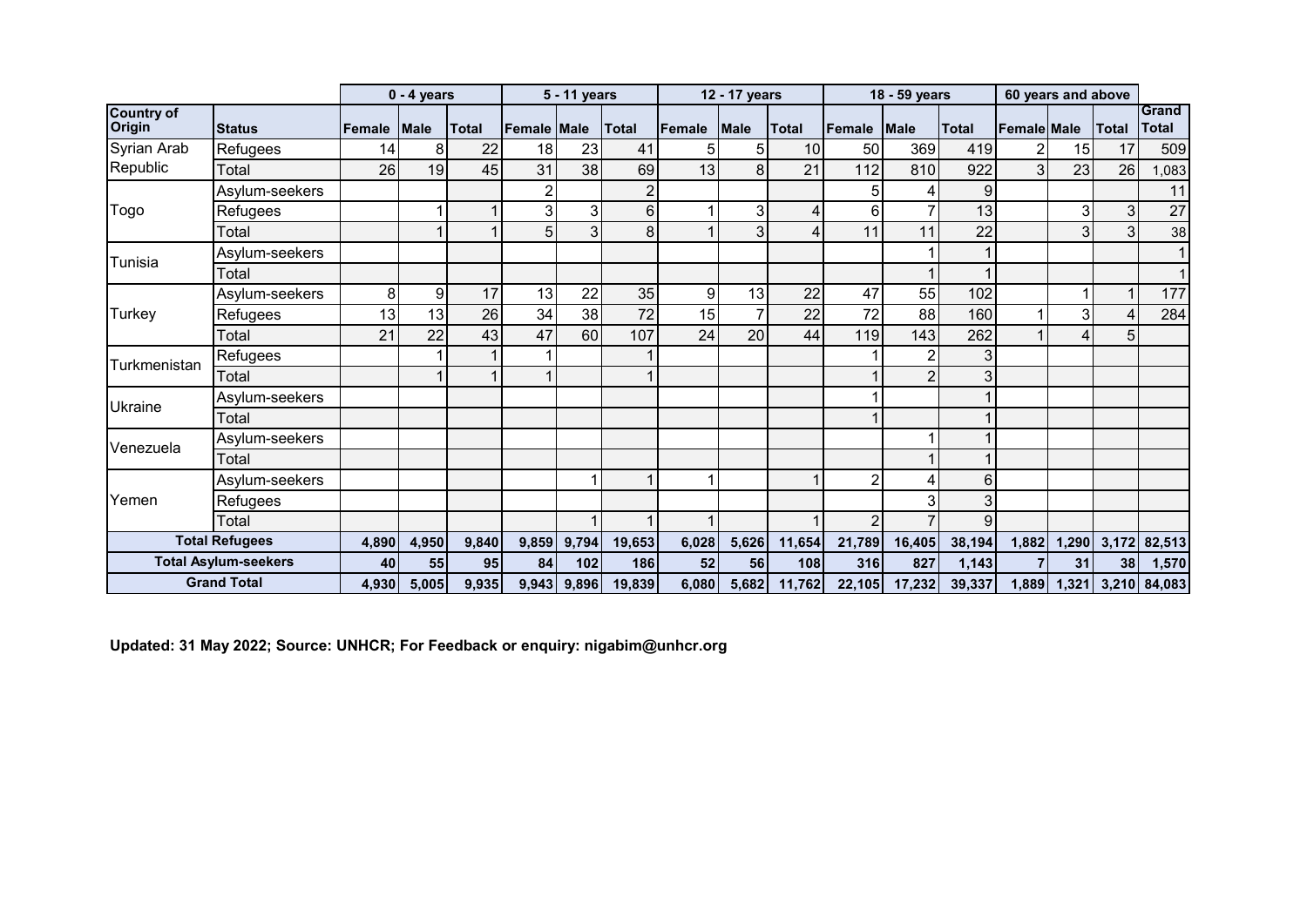

### **AGE AND GENDER BREAKDOWN OF URBAN REFUGEES AND ASYLUM-SEEKERS IN NIGERIA PER STATE**

|                    | $0 - 4$ years  |             |    |                |                   | 5 - 11 years   |                |                | 12 - 17 years  |                |                | 18 - 59 years  |                        | 60 years and above |                |                |                    |
|--------------------|----------------|-------------|----|----------------|-------------------|----------------|----------------|----------------|----------------|----------------|----------------|----------------|------------------------|--------------------|----------------|----------------|--------------------|
| State              | Legal Status   | Female Male |    |                | Total Female Male |                | Total          | Female         | Male           | Total          | Female Male    |                | Total                  | Female Male        |                | <b>Total</b>   | <b>Grand Total</b> |
| Abia               | Refugees       |             |    |                | $\overline{c}$    |                | $\overline{c}$ |                |                |                | 2              | $\overline{2}$ | $\boldsymbol{\Lambda}$ |                    |                |                |                    |
|                    | Total          |             |    |                | $\overline{c}$    |                | $\overline{2}$ |                | 1              | $\mathbf{1}$   | $\overline{2}$ | $\overline{2}$ | 4                      |                    |                |                |                    |
|                    | Asylum-seekers |             |    |                |                   |                |                |                |                |                |                | $\overline{c}$ | 3                      |                    |                |                |                    |
| Adamawa            | Refugees       |             |    |                |                   |                |                |                |                |                |                |                | 1                      |                    |                |                |                    |
|                    | Total          |             |    |                |                   |                |                |                |                |                | 1              | 3              | 4                      |                    |                |                |                    |
|                    | Asylum-seekers |             |    |                |                   |                |                |                |                |                |                | 1              | 1                      |                    |                |                |                    |
| Akwa Ibom          | Refugees       |             |    |                |                   |                |                |                |                |                |                | 1              | 1                      |                    |                |                |                    |
|                    | Total          |             |    |                |                   |                |                |                |                |                |                | $\overline{c}$ | $\sqrt{2}$             |                    |                |                |                    |
|                    | Asylum-seekers |             |    |                |                   |                |                |                |                |                |                | 3              | $\sqrt{3}$             |                    |                |                |                    |
| Anambra            | Refugees       |             |    |                |                   |                |                |                |                |                |                | 3              | 4                      |                    | $\overline{c}$ | $\overline{2}$ | 6                  |
|                    | Total          |             |    |                |                   |                |                |                |                |                |                | $6\phantom{.}$ | $\overline{7}$         |                    | $\overline{2}$ | $\overline{2}$ | 9                  |
|                    | Asylum-seekers | 1           | 1  | $\overline{c}$ |                   | 4              |                |                |                | $\mathbf{1}$   | $\overline{2}$ | 4              | $6\phantom{1}$         |                    |                |                | 11                 |
| Bauchi             | Refugees       |             |    |                |                   |                |                |                |                |                |                | 1              | $\mathbf{1}$           | 1                  |                | $\mathbf{1}$   | $\overline{c}$     |
|                    | Total          | 1           | 1  | $\overline{c}$ |                   |                |                |                |                | 1              | $\overline{2}$ | 5              | $\overline{7}$         | $\overline{1}$     |                | $\overline{2}$ | 13                 |
|                    | Asylum-seekers |             |    |                |                   |                |                |                |                |                |                | 1              | 1                      |                    |                |                |                    |
| Bayelsa            | Refugees       |             |    |                |                   |                |                |                |                |                |                | $\overline{2}$ | $\overline{c}$         |                    |                | $\mathbf 1$    | 3                  |
|                    | Total          |             |    |                |                   |                |                |                |                |                |                | 3              | 3                      |                    |                | $\mathbf 1$    |                    |
|                    | Asylum-seekers |             |    |                |                   |                |                |                |                |                |                |                | 1                      | 1                  |                |                | 2                  |
| <b>Benue</b>       | Refugees       |             |    |                | 1                 |                | 1              | $\overline{a}$ | 1              | 3 <sup>1</sup> | 1              | 1              | $\overline{c}$         |                    |                |                | 6                  |
|                    | Total          |             |    |                | $\overline{1}$    |                |                | $\overline{2}$ | $\overline{1}$ | $\overline{3}$ | $\mathbf{1}$   | $\overline{2}$ | 3                      | $\mathbf{1}$       |                | $\mathbf{1}$   | 8                  |
|                    | Asylum-seekers |             |    |                |                   |                |                |                |                |                |                | $\overline{7}$ | $\overline{7}$         |                    | $\overline{2}$ | $\overline{2}$ | 10                 |
| Borno              | Refugees       | 105         | 90 | 195            | 283               | 257            | 540            | 141            | 103            | 244            | 283            | 151            | 434                    | 15                 | 16             | 31             | 1,444              |
|                    | Total          | 105         | 90 | 195            | 283               | 258            | 541            | 141            | 103            | 244            | 283            | 158            | 441                    | 15                 | 18             | 33             | 1,454              |
|                    | Asylum-seekers |             |    | 1              |                   | $\overline{2}$ | $\overline{2}$ |                |                |                |                | 2              | 3                      |                    |                |                | 6                  |
| <b>Cross River</b> | Refugees       |             |    |                |                   |                |                |                | $\overline{2}$ | 3              | 13             | 19             | 32                     | 1                  | $\overline{2}$ | 3 <sup>1</sup> | 39                 |
|                    | Total          |             | 1  | $\mathbf{1}$   |                   | 3              | 3              |                | $\overline{2}$ | $\overline{3}$ | 14             | 21             | 35                     |                    | $\overline{2}$ | 3 <sup>1</sup> | 45                 |
|                    | Asylum-seekers |             |    |                |                   |                |                |                |                |                |                |                | $\overline{1}$         |                    |                |                |                    |
| Delta              | Refugees       |             |    |                |                   |                |                |                |                |                |                | $\overline{2}$ | $\overline{c}$         |                    |                | $\mathbf 1$    |                    |
|                    | Total          |             |    |                |                   |                |                |                |                |                |                | 3              | $\mathbf{3}$           |                    |                |                |                    |
|                    | Asylum-seekers |             |    |                |                   |                |                |                |                |                |                |                | $\mathbf 1$            |                    |                |                |                    |
| Ebonyi             | Refugees       |             |    |                |                   |                |                |                |                |                |                | $\overline{2}$ | $\overline{2}$         |                    |                |                | 2                  |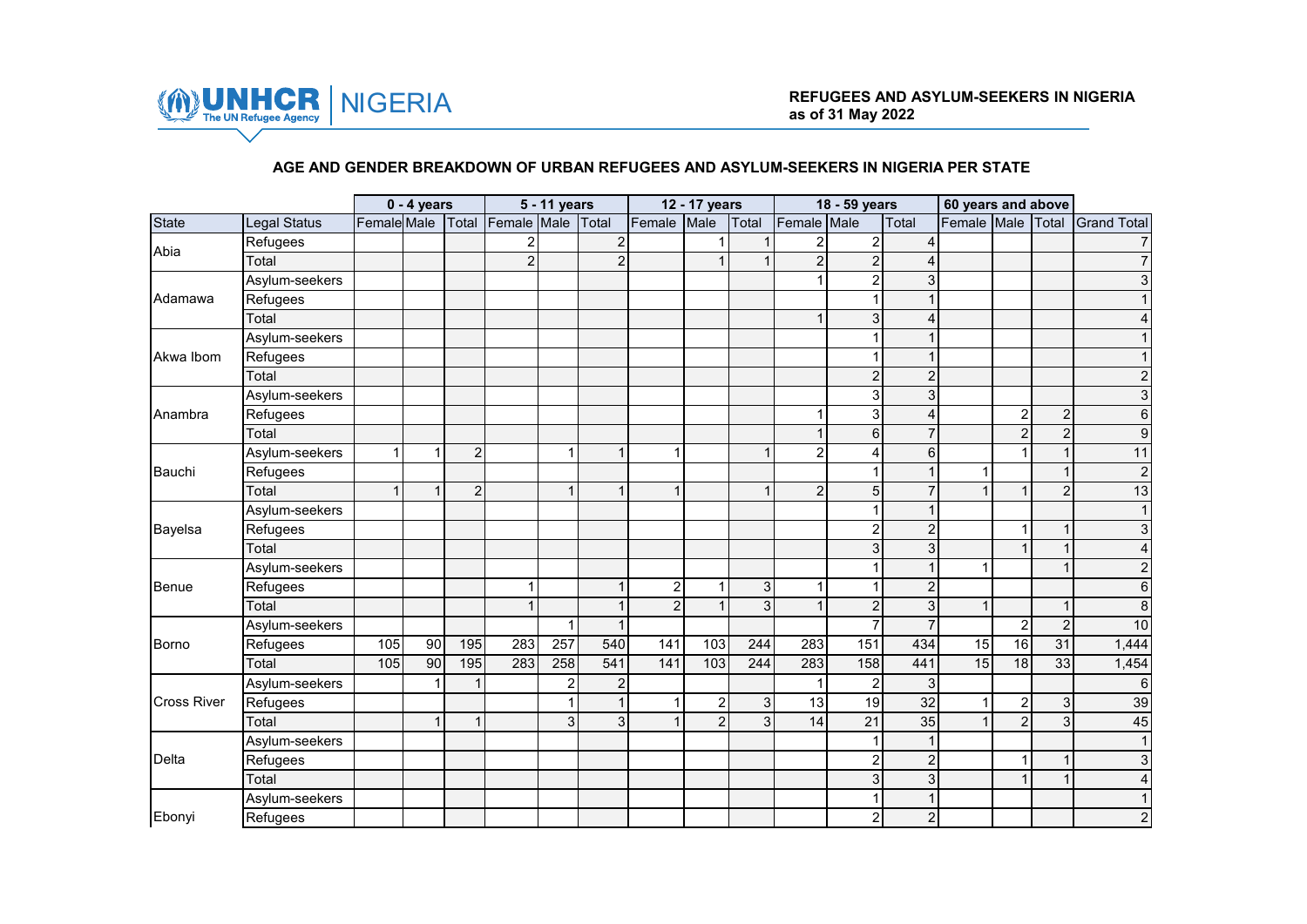|              |                |                 | $0 - 4$ years  |                 |                                     | 5 - 11 years     |                 |                 | 12 - 17 years    |                 |                    | 18 - 59 years           |                 | 60 years and above |                  |                 |                    |
|--------------|----------------|-----------------|----------------|-----------------|-------------------------------------|------------------|-----------------|-----------------|------------------|-----------------|--------------------|-------------------------|-----------------|--------------------|------------------|-----------------|--------------------|
| <b>State</b> | Legal Status   |                 |                |                 | Female Male Total Female Male Total |                  |                 | Female          | Male             | Total           | <b>Female</b> Male |                         | Total           | Female Male        |                  | Total           | <b>Grand Total</b> |
|              | Total          |                 |                |                 |                                     |                  |                 |                 |                  |                 |                    | 3                       | 3               |                    |                  |                 | 3                  |
|              | Asylum-seekers |                 | $\overline{c}$ | $\overline{c}$  | $\sqrt{2}$                          | $\overline{4}$   | $\,6\,$         | $\overline{2}$  |                  | $\overline{c}$  | 8                  | 11                      | 19              |                    | 1                | $\mathbf 1$     | 30                 |
| Edo          | Refugees       | $\mathbf{1}$    | 1              | $\overline{2}$  | $\mathbf{1}$                        | $\mathbf{1}$     | $\overline{2}$  |                 |                  |                 | 15                 | 25                      | 40              | $\overline{c}$     | $\overline{5}$   | $\overline{7}$  | 51                 |
|              | Total          | $\mathbf{1}$    | 3              | 4               | 3                                   | 5                | 8               | $\overline{2}$  |                  | $\overline{2}$  | 23                 | 36                      | 59              | $\overline{2}$     | $6 \overline{6}$ | 8               | 81                 |
| <b>Ekiti</b> | Asylum-seekers |                 |                |                 |                                     |                  |                 |                 |                  |                 |                    |                         | $\overline{1}$  |                    |                  |                 | $\mathbf{1}$       |
|              | Total          |                 |                |                 |                                     |                  |                 |                 |                  |                 |                    | 1                       | $\overline{1}$  |                    |                  |                 |                    |
| Enugu        | Refugees       |                 |                |                 | $\boldsymbol{2}$                    | $\mathbf 5$      | $\overline{7}$  | $\overline{c}$  | 1                | 3               | 6                  | 9                       | 15              |                    |                  |                 | 25                 |
|              | Total          |                 |                |                 | $\overline{2}$                      | 5                | $\overline{7}$  | $\overline{2}$  | $\overline{1}$   | $\overline{3}$  | $6\phantom{1}$     | 9                       | 15              |                    |                  |                 | 25                 |
| Federal      | Asylum-seekers | 4               | 6              | 10              | 10                                  | 14               | 24              | 6 <sup>1</sup>  | 9                | 15              | 66                 | 237                     | 303             | 3                  | 6                | $\overline{9}$  | 361                |
| Capital      | Refugees       | $\overline{c}$  | 9              | 11              | $\overline{22}$                     | 27               | 49              | 14              | $\overline{7}$   | $\overline{21}$ | 90                 | 208                     | 298             | $6\,$              | $\overline{13}$  | 19              | 398                |
| Territory    | Total          | $6\phantom{a}$  | 15             | $\overline{21}$ | $\overline{32}$                     | 41               | $\overline{73}$ | $\overline{20}$ | 16               | $\overline{36}$ | 156                | 445                     | 601             | $\overline{9}$     | 19               | $\overline{28}$ | 759                |
|              | Asylum-seekers |                 |                |                 |                                     |                  |                 |                 |                  |                 |                    |                         | 7               |                    |                  |                 | $\overline{7}$     |
| Imo          | Refugees       |                 |                |                 |                                     | $\mathbf{1}$     |                 |                 |                  |                 | 3                  | 4                       | $\overline{7}$  |                    |                  |                 | 8                  |
|              | Total          |                 |                |                 |                                     | $\mathbf{1}$     | $\mathbf{1}$    |                 |                  |                 | 3                  | 11                      | 14              |                    |                  |                 | 15                 |
|              | Refugees       |                 |                |                 | $\boldsymbol{2}$                    | $\mathbf{1}$     | 3               | 1               | $\boldsymbol{2}$ | 3               | 1                  | 3                       | 4               |                    | $\mathbf 1$      | 1               | 11                 |
| Jigawa       | Total          |                 |                |                 | $\overline{2}$                      | $\mathbf{1}$     | $\mathbf{3}$    | $\mathbf{1}$    | $\overline{2}$   | $\overline{3}$  | $\mathbf{1}$       | $\overline{3}$          | $\overline{4}$  |                    | $\mathbf{1}$     | $\mathbf{1}$    | 11                 |
|              | Asylum-seekers | 3               | 1              | $\overline{4}$  |                                     |                  |                 |                 |                  |                 | 3                  | 9                       | 12              |                    |                  |                 | 16                 |
| Kaduna       | Refugees       | $\overline{c}$  |                | $\overline{2}$  | $\,6\,$                             | $\boldsymbol{2}$ | 8               | $\overline{c}$  |                  | $\overline{c}$  | 8                  | $\overline{17}$         | $\overline{25}$ |                    |                  |                 | 37                 |
|              | Total          | $\overline{5}$  | 1              | $6\phantom{1}$  | $\overline{6}$                      | $\overline{2}$   | 8               | $\overline{2}$  |                  | $\overline{2}$  | 11                 | 26                      | 37              |                    |                  |                 | 53                 |
|              | Asylum-seekers | $\overline{5}$  | 5              | 10              | $\overline{6}$                      | $\overline{7}$   | 13              | $\overline{7}$  | 8                | 15              | 47                 | 60                      | 107             |                    | 3                | 3               | 148                |
| Kano         | Refugees       | 17              | 19             | 36              | 48                                  | 55               | 103             | $\overline{37}$ | 45               | 82              | $\overline{205}$   | 135                     | 340             | $\overline{24}$    | $\overline{5}$   | 29              | 590                |
|              | Total          | $\overline{22}$ | 24             | 46              | 54                                  | 62               | 116             | 44              | 53               | 97              | 252                | 195                     | 447             | $\overline{24}$    | 8                | $\overline{32}$ | 738                |
|              | Asylum-seekers | 1               |                | $\mathbf{1}$    |                                     | 1                |                 |                 |                  | 1               | 2                  | $\overline{2}$          | $\overline{4}$  |                    |                  |                 | $\overline{7}$     |
| Katsina      | Refugees       |                 |                |                 |                                     |                  |                 |                 | 2                | $\overline{2}$  | 2                  | $\overline{2}$          | $\overline{4}$  |                    |                  |                 | 6                  |
|              | Total          | $\mathbf{1}$    |                | $\mathbf{1}$    |                                     | $\mathbf{1}$     | 1               |                 | $\overline{2}$   | $\overline{3}$  | 4                  | $\overline{\mathbf{4}}$ | $\, 8$          |                    |                  |                 | 13                 |
|              | Asylum-seekers |                 | 1              | $\mathbf{1}$    |                                     |                  |                 |                 |                  |                 |                    | 1                       | $\overline{2}$  |                    |                  |                 | 3                  |
| Kogi         | Refugees       |                 |                |                 |                                     |                  |                 |                 |                  |                 |                    | 4                       | $\overline{4}$  |                    |                  |                 |                    |
|              | Total          |                 | 1              | $\mathbf{1}$    |                                     |                  |                 |                 |                  |                 |                    | 5                       | $6\phantom{1}$  |                    |                  |                 |                    |
|              | Asylum-seekers |                 |                |                 |                                     |                  |                 |                 |                  |                 |                    | 1                       | $\overline{2}$  |                    |                  |                 |                    |
| Kwara        | Refugees       |                 |                |                 | 3                                   | $\mathbf{1}$     | 4               | 5 <sub>5</sub>  | $\mathbf{1}$     | $\,6\,$         | 3                  | 9                       | $\overline{12}$ |                    |                  |                 | $\overline{22}$    |
|              | Total          |                 |                |                 | $\overline{3}$                      | $\mathbf{1}$     | $\overline{4}$  | $\overline{5}$  | $\overline{1}$   | $\overline{6}$  | 4                  | 10                      | $\overline{14}$ |                    |                  |                 | $\overline{24}$    |
|              | Asylum-seekers | 5               | 13             | 18              | 20                                  | 26               | 46              | 10              | 16               | 26              | 114                | 387                     | 501             | 3                  | 17               | 20              | 611                |
| Lagos        | Refugees       | 19              | 28             | 47              | 69                                  | 70               | 139             | 69              | 73               | 142             | 444                | 822                     | 1,266           | $\overline{7}$     | 55               | 62              | 1,656              |
|              | Total          | 24              | 41             | 65              | 89                                  | 96               | 185             | 79              | 89               | 168             | 558                | 1,209                   | 1,767           | 10                 | $\overline{72}$  | $\overline{82}$ | 2,267              |
|              | Asylum-seekers |                 |                |                 |                                     |                  |                 |                 |                  |                 |                    | $\overline{c}$          | 3               |                    |                  |                 | 3                  |
| Nasarawa     | Refugees       | $\mathbf{1}$    |                | $\mathbf{1}$    |                                     |                  |                 |                 |                  |                 | 3                  | 8                       | 11              |                    | $\mathbf{1}$     | $\mathbf{1}$    | 13                 |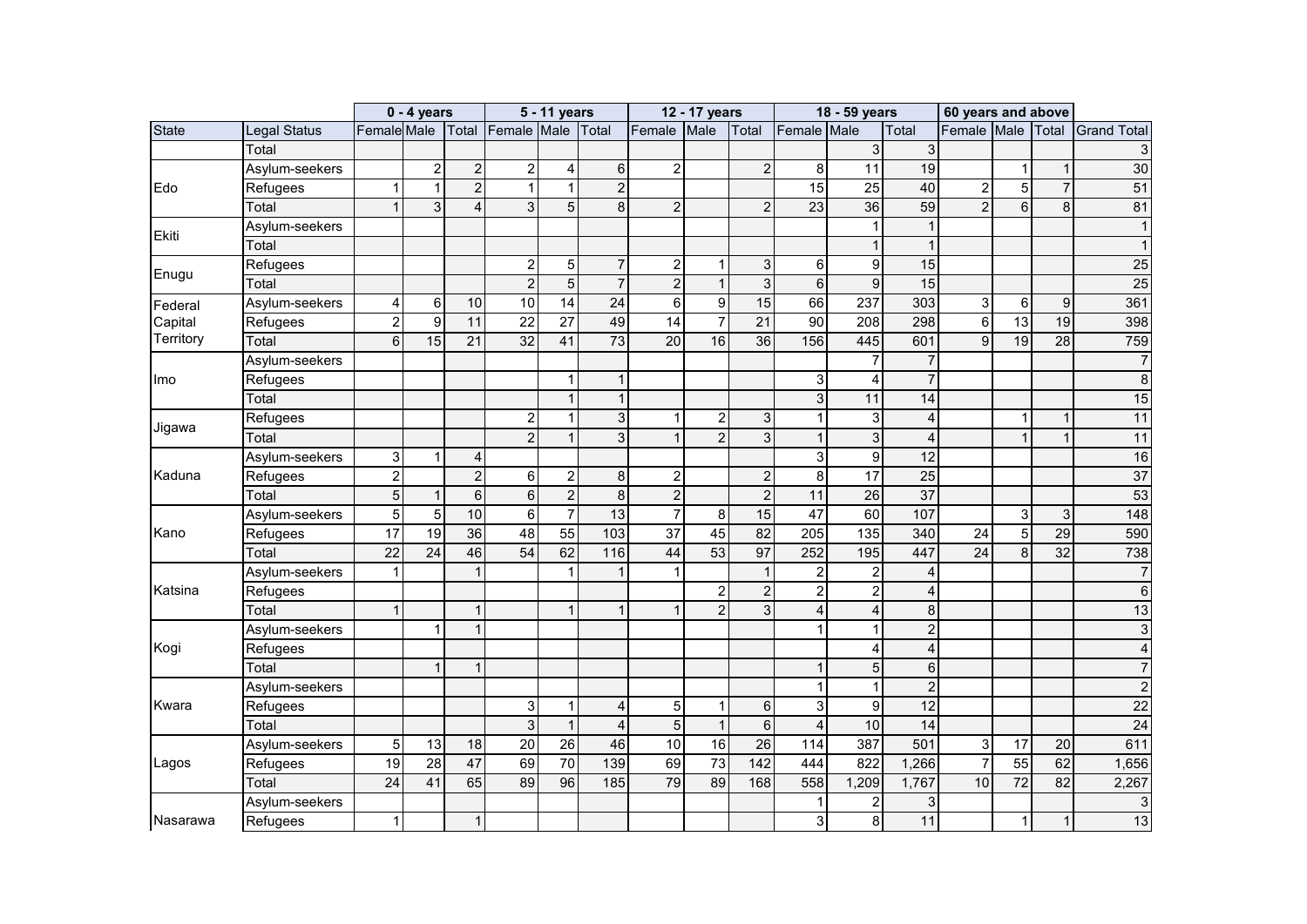|               |                        |                  | $0 - 4$ years  |                |                         | 5 - 11 years   |                |                | 12 - 17 years  |                         |                         | 18 - 59 years   |                  | 60 years and above |                   |                |                    |
|---------------|------------------------|------------------|----------------|----------------|-------------------------|----------------|----------------|----------------|----------------|-------------------------|-------------------------|-----------------|------------------|--------------------|-------------------|----------------|--------------------|
| <b>State</b>  | Legal Status           | Female Male      |                | Total          | Female Male             |                | <b>Total</b>   | Female         | Male           | Total                   | Female Male             |                 | Total            | Female Male        |                   | <b>Total</b>   | <b>Grand Total</b> |
|               | Total                  |                  |                |                |                         |                |                |                |                |                         | 4                       | 10              | 14               |                    |                   |                | 16                 |
|               | Asylum-seekers         |                  |                |                |                         |                |                |                |                |                         | 1                       | $\overline{4}$  | 5                |                    |                   |                | 5                  |
| Niger         | Refugees               | 1                |                | $\overline{1}$ |                         |                |                |                |                |                         | 1                       |                 |                  |                    |                   |                | $\overline{c}$     |
|               | Total                  | $\mathbf{1}$     |                | 1              |                         |                |                |                |                |                         | $\overline{c}$          | $\overline{4}$  | $6 \overline{6}$ |                    |                   |                |                    |
|               | Asylum-seekers         | $\boldsymbol{2}$ | $\sqrt{2}$     | 4              | 5                       | $\mathbf 5$    | 10             | 4              | 3              | $\overline{7}$          | 11                      | 10              | 21               |                    |                   |                | 42                 |
| Ogun          | Refugees               | $\overline{2}$   | $\overline{3}$ | 5              | $\overline{7}$          | $6\phantom{1}$ | 13             | 9              | 8              | $\overline{17}$         | 53                      | 77              | 130              |                    | 8                 | 8 <sup>1</sup> | 173                |
|               | Total                  | 4                | 5              | 9              | 12                      | 11             | 23             | 13             | 11             | 24                      | 64                      | 87              | 151              |                    | 8                 | 8 <sup>1</sup> | $\overline{215}$   |
|               | Asylum-seekers         |                  |                |                |                         |                |                |                |                |                         |                         |                 |                  |                    |                   |                |                    |
| Ondo          | Refugees               |                  |                |                |                         |                |                |                |                |                         | $\overline{\mathbf{c}}$ | $\overline{c}$  | $\overline{4}$   |                    |                   |                |                    |
|               | Total                  |                  |                |                |                         |                |                |                |                |                         | $\overline{2}$          | $\mathfrak{S}$  | 5                |                    |                   |                | 5                  |
| Osun          | Refugees               |                  |                |                | 1                       |                |                | 2              |                | $\overline{c}$          | 4                       | $\overline{4}$  | 8                |                    |                   |                | 11                 |
|               | Total                  |                  |                |                | 1                       |                |                | $\overline{c}$ |                | $\overline{2}$          | 4                       | $\overline{4}$  | 8                |                    |                   |                | 11                 |
|               | Asylum-seekers         |                  |                |                | $\mathbf{1}$            | $\overline{c}$ | 3              | $\mathbf{3}$   | 1              | $\overline{\mathbf{4}}$ | $\overline{7}$          | 13              | $\overline{20}$  |                    |                   |                | $\overline{27}$    |
| Oyo           | Refugees               | 3                | $\overline{2}$ | 5              | 1                       | 4              | 5              |                | $\overline{c}$ | $\overline{3}$          | 11                      | $\overline{36}$ | 47               |                    | 3 <sup>1</sup>    | 3 <sup>1</sup> | 63                 |
|               | Total                  | 3                | $\overline{2}$ | 5              | $\overline{c}$          | 6              | 8              | 4              | 3              | $\overline{7}$          | 18                      | 49              | 67               |                    | 3                 | $\overline{3}$ | 90                 |
|               | Asylum-seekers         |                  |                |                |                         |                |                |                |                |                         |                         | $\overline{c}$  | $\overline{c}$   |                    |                   |                | $\overline{c}$     |
| Plateau       | Refugees               | 1                | $\overline{c}$ | 3              | 1                       | 4              | 5              | 1              |                | $\mathbf 1$             | 6                       | 14              | $\overline{20}$  |                    | 1                 | 1              | 30                 |
|               | Total                  | 1                | $\overline{2}$ | 3              | $\mathbf{1}$            | 4              | 5              | $\mathbf{1}$   |                | $\mathbf{1}$            | 6                       | 16              | 22               |                    |                   | $\mathbf{1}$   | 32                 |
|               | Asylum-seekers         |                  |                |                |                         |                |                |                |                |                         |                         | $\overline{20}$ | 20               |                    |                   | $\mathbf{1}$   | 21                 |
| <b>Rivers</b> | Refugees               |                  |                |                | 1                       |                |                |                | $\overline{2}$ | $\boldsymbol{2}$        | 1                       | 9               | 10               |                    |                   | 1              | 14                 |
|               | Total                  |                  |                |                | 1                       |                |                |                | $\overline{2}$ | $\overline{2}$          | 1                       | $\overline{29}$ | 30               |                    | 2                 | $\overline{2}$ | 35                 |
|               | Asylum-seekers         |                  |                |                |                         |                |                |                |                |                         |                         |                 | $\overline{1}$   |                    |                   |                |                    |
| Sokoto        | Refugees               |                  |                |                |                         |                |                |                |                |                         |                         | 4               | 4                |                    |                   |                |                    |
|               | Total                  |                  |                |                |                         |                |                |                |                |                         |                         | 5               | 5                |                    |                   |                | 5                  |
| Taraba        | Refugees               |                  |                |                |                         |                |                |                |                |                         | 1                       | $6\phantom{1}$  | $\overline{7}$   |                    |                   |                | 7                  |
|               | Total                  |                  |                |                |                         |                |                |                |                |                         | 1                       | 6               | $\overline{7}$   |                    |                   |                | $\overline{7}$     |
|               | Asylum-seekers         |                  |                |                | $\mathbf{1}$            | $\mathbf{1}$   | $\overline{c}$ |                |                |                         | $\overline{2}$          | 10              | 12               |                    |                   |                | $\overline{14}$    |
| Yobe          | Refugees               | 1                | $\overline{c}$ | 3              | $\overline{3}$          | $\overline{4}$ | $\overline{7}$ |                |                |                         | 6                       | 8               | 14               |                    |                   |                | $\overline{24}$    |
|               | Total                  | 1                | $\overline{c}$ | $\overline{3}$ | $\overline{\mathbf{4}}$ | $\overline{5}$ | 9              |                |                |                         | 8                       | $\overline{18}$ | $\overline{26}$  |                    |                   |                | $\overline{38}$    |
|               | <b>Total Refugees*</b> | 155              | 156            | 311            | 453                     | 439            | 892            | 287            | 250            | 537                     | 1,165                   | 1,591           | 2,756            | 56                 | $\frac{115}{115}$ | 171            | 4,667              |
|               | Total Asylum-seekers*  | 21               | 32             | 53             | 45                      | 64             | 109            | 34             | 37             | 71                      | 268                     | 802             | 1,070            | $\overline{7}$     | 31                | 38             | 1,341              |
|               | <b>Grand Total*</b>    | 176              | 188            | 364            | 498                     | 503            | 1,001          | 321            | 287            | 608                     | 1,433                   | 2,393           | 3,826            | 63                 | 146               | 209            | 6,008              |

**Note: Only Refugees and Asylum-seekers with updated address are shown in the table, addresses still undergoing cleaning.**

**Updated: 31 May 2022; Source: UNHCR; For Feedback or enquiry: nigabim@unhcr.org**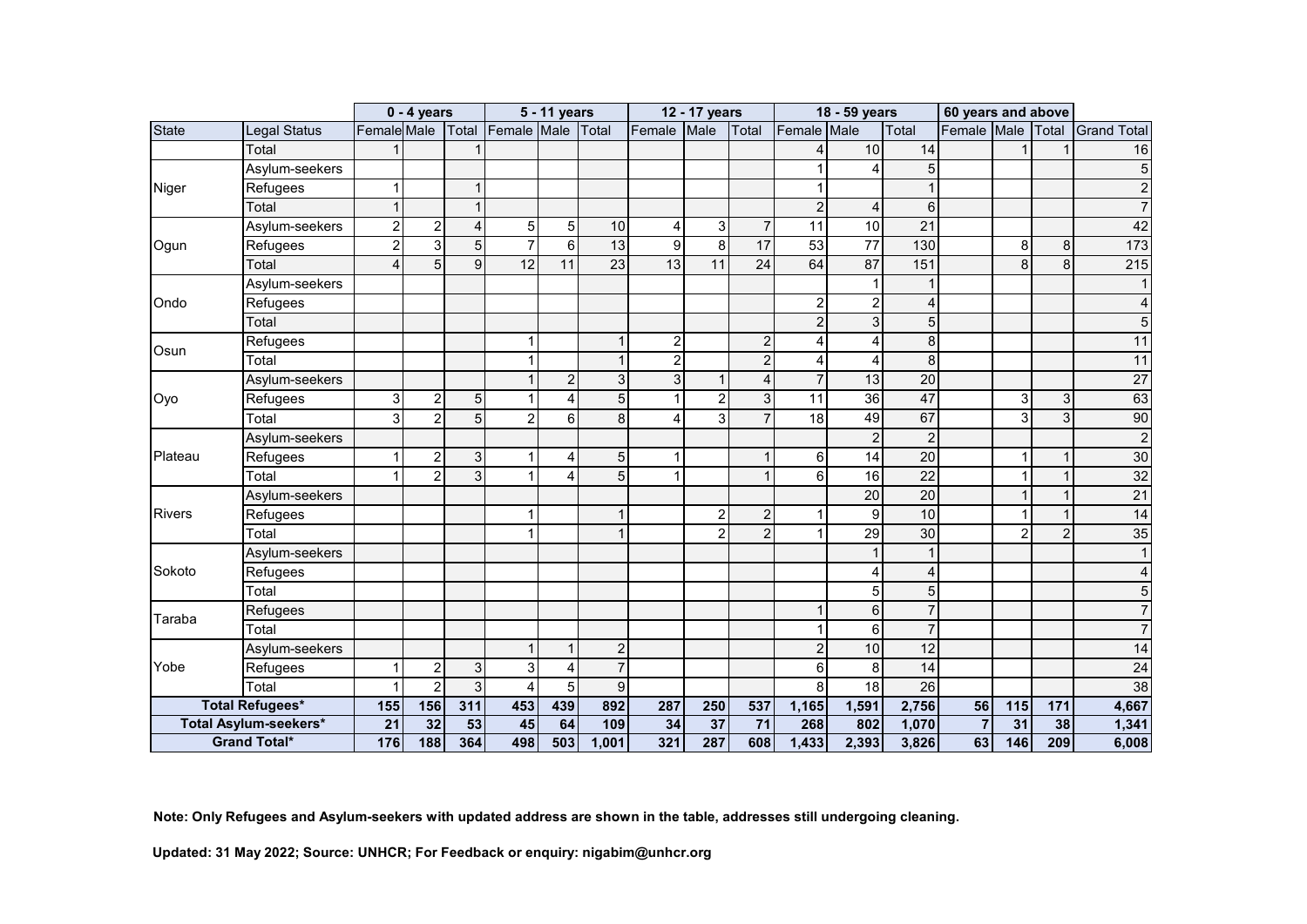

# NIGERIA **REFUGEES AND ASYLUM-SEEKERS IN NIGERIA as of 31 May 2022**

#### **AGE AND GENDER BREAKDOWN OF CAMEROONIAN REFUGEES IN NIGERIA**

|              |                   |                | $0 - 4$ years  |                |                         | 5 - 11 years    |                 |                | 12 - 17 years  |                |                  | 18 - 59 years  |                         |                | 60 years and above |                |                    |
|--------------|-------------------|----------------|----------------|----------------|-------------------------|-----------------|-----------------|----------------|----------------|----------------|------------------|----------------|-------------------------|----------------|--------------------|----------------|--------------------|
| <b>State</b> | <b>LGA</b>        | Female         | Male           | <b>Total</b>   | Female                  | Male            | <b>Total</b>    | Female         | Male           | Total          | Female           | <b>Male</b>    | <b>Total</b>            | Female         | Male               | <b>Total</b>   | <b>Grand Total</b> |
|              | Aba North         |                |                |                |                         |                 |                 |                |                |                |                  | 2              | $\overline{2}$          |                |                    |                | $\overline{2}$     |
|              | Isuikwuato        |                |                |                |                         |                 |                 |                |                |                |                  | $\mathfrak{p}$ | 3                       |                |                    |                | $\Delta$           |
| Abia         | Obi Ngwa          |                |                | $\overline{1}$ |                         |                 |                 |                |                |                |                  |                |                         |                |                    |                |                    |
|              | Umu-Nneochi       |                |                | $\mathbf{1}$   |                         |                 |                 |                |                |                | $\overline{1}$   |                | $\overline{2}$          |                |                    |                |                    |
|              | Total             |                | $\overline{2}$ | $\overline{2}$ |                         |                 |                 |                |                |                | 3                | 5              | 8                       |                |                    |                | 11                 |
|              | Abak              |                |                |                |                         |                 |                 |                |                |                |                  |                |                         |                |                    |                |                    |
|              | Eket              |                | 3              | $\overline{4}$ | 5                       | 10              | 15              | $\overline{4}$ | 4              | 8              | 50               | 50             | 100                     | 4              | 6                  | 10             | 137                |
|              | Esit - Eket       | 15             | 13             | 28             | 20                      | 25              | 45              | 23             | 16             | 39             | 165              | 75             | 240                     | 24             | 14                 | 38             | 390                |
|              | Essien Udim       |                |                |                |                         |                 |                 |                |                |                | $\boldsymbol{2}$ |                | 3                       |                |                    |                | $\mathsf 3$        |
|              | Etim Ekpo         |                |                |                | $\mathbf{1}$            | 3               | $\overline{4}$  |                |                |                | $\overline{2}$   |                | $\overline{2}$          |                |                    |                | $\overline{7}$     |
|              | Ibesikpo Asutan   |                | $\overline{1}$ | $\overline{1}$ |                         |                 |                 |                |                |                | $\overline{4}$   | 4              | 8                       |                |                    |                | 10                 |
|              | Ibiono Ibom       |                |                | $\overline{1}$ | $\boldsymbol{2}$        |                 | $\overline{2}$  |                |                |                | 9                | 3              | 12                      |                |                    |                | 15                 |
|              | Ikot Abasi        |                |                | $\overline{c}$ | $\mathbf{1}$            | $\overline{2}$  | $\mathbf{3}$    | -1             |                | $\overline{2}$ | $\sqrt{5}$       | $\overline{1}$ | $6\,$                   |                |                    | $\overline{2}$ | 15                 |
| Akwa Ibom    | Itu               |                | $\Delta$       | 11             | 14                      | $6 \,$          | 20              | 11             | 5              | 16             | 44               | 27             | 71                      | $\overline{2}$ | 3                  | 5              | 123                |
|              | Mbo               |                | 3              | $\overline{4}$ | $\,$ 5 $\,$             |                 | $\,6\,$         | $\overline{7}$ | $\overline{7}$ | 14             | 13               | 6              | 19                      |                |                    |                | 43                 |
|              | <b>Mkpat Enin</b> |                | $\overline{2}$ | $\overline{3}$ | $\overline{2}$          | $\overline{2}$  | $\overline{4}$  | $\overline{1}$ | 3              | $\overline{4}$ | 20               | 27             | 47                      | 5              |                    | $6\phantom{1}$ | 64                 |
|              | Nsit Ubium        |                | $\overline{1}$ | $\overline{2}$ | $\mathbf{1}$            | $\mathbf{3}$    | $\overline{4}$  | $\overline{2}$ | $\overline{1}$ | $\mathbf{3}$   | 13               | 12             | 25                      |                | $\Delta$           | $\overline{4}$ | 38                 |
|              | Oron              | 16             | 21             | 37             | 38                      | 47              | 85              | 28             | 39             | 67             | 175              | 129            | 304                     | 5              |                    | 9              | 502                |
|              | Oruk Anam         |                |                |                |                         |                 |                 |                |                |                |                  | -1             | $\overline{\mathbf{1}}$ |                |                    |                |                    |
|              | Uruan             |                | $\overline{2}$ | $\overline{2}$ | $\overline{2}$          |                 | $\mathbf{3}$    | $\overline{1}$ | 3              | $\overline{4}$ | 9                | 16             | 25                      | $\overline{1}$ |                    |                | 35                 |
|              | Uyo               | 8              | 11             | 19             | 16                      | 19              | 35              | 5              | 10             | 15             | 83               | 73             | 156                     | 3              | 8                  | 11             | 236                |
|              | Total             | 51             | 63             | 114            | 107                     | 119             | 226             | 84             | 89             | 173            | 594              | 426            | 1,020                   | 45             | 42                 | 87             | 1,620              |
|              | Awka North        |                |                | $\overline{1}$ | $\mathbf{1}$            |                 | $\overline{2}$  |                |                |                |                  | $\overline{2}$ | $\overline{2}$          |                |                    |                | $\overline{5}$     |
|              | Awka South        |                | $\overline{2}$ | 3              | $\overline{\mathbf{c}}$ | $\overline{2}$  | $\overline{4}$  |                |                |                |                  | 6              |                         |                |                    |                | 16                 |
|              | Dunukofia         |                |                |                |                         |                 |                 |                |                | $\overline{1}$ | $\overline{1}$   |                |                         |                |                    |                | $\overline{c}$     |
|              | Ekwusigo          |                |                |                | $\mathbf{1}$            |                 |                 |                |                | $\sqrt{2}$     | $\sqrt{2}$       | $\overline{2}$ | $\overline{4}$          |                |                    |                | $\overline{7}$     |
|              | Idemili North     |                |                |                |                         |                 |                 |                |                | $\overline{2}$ | 3                | 4              | $\overline{7}$          |                |                    |                | $10$               |
|              | Idemili South     |                |                |                |                         |                 |                 |                |                |                |                  |                | $\overline{\mathbf{1}}$ |                |                    |                |                    |
|              | Ihiala            |                | $\mathbf{1}$   | $\overline{1}$ | $\overline{1}$          |                 |                 | 2              |                | 2              | $\overline{4}$   | $\overline{7}$ | 11                      |                |                    |                | 15                 |
| Anambra      | Njikoka           |                |                |                |                         |                 |                 |                |                |                |                  | $\mathfrak{p}$ | $\overline{2}$          |                |                    |                | $\overline{c}$     |
|              | Nnewi North       |                |                |                |                         |                 |                 |                |                |                |                  |                |                         |                |                    |                |                    |
|              | Nnewi South       |                |                |                |                         |                 |                 |                |                |                |                  |                |                         |                |                    |                |                    |
|              | Onitsha North     |                |                |                |                         |                 |                 |                |                |                |                  | 3              | 3                       |                | $\mathfrak{p}$     | $\overline{2}$ | 5                  |
|              | Onitsha South     |                |                |                |                         |                 |                 |                |                |                |                  |                | $\overline{2}$          |                |                    |                | $\mathfrak{p}$     |
|              | Orumba North      |                |                |                |                         |                 |                 |                |                |                |                  |                |                         |                |                    |                |                    |
|              | Oyi               | $\overline{2}$ | 3              | 5              | 3                       | $5\overline{)}$ | 8               |                | 4              | $\overline{5}$ | 10               | 12             | 22                      |                |                    |                | 40                 |
|              | Total             | 5              | 6              | 11             | 8                       | 8               | 16              | 5              | 8              | 13             | 21               | 44             | 65                      |                | 3                  | 3              | 108                |
|              |                   |                | $\overline{1}$ | $\overline{1}$ |                         |                 |                 |                |                |                |                  |                |                         |                |                    |                |                    |
|              | Gboko             |                |                |                |                         |                 |                 |                |                |                |                  |                |                         |                |                    |                |                    |
| Benue        | Kwande            | 1,006          | 1,006          | 2,012          | 1,745                   | 1,809           | 3,554           | 950            | 889            | 1,839          | 2,860            | 1,461          | 4,321                   | 172            | 103                | 275            | 12,001             |
|              | Makurdi           |                | $\overline{2}$ | $\overline{2}$ | $\overline{1}$          |                 | $\overline{2}$  |                |                |                | $\mathcal{P}$    | $\mathcal{P}$  | $\overline{4}$          |                |                    |                | 8                  |
|              | Total             | 1,006          | 1,009          | 2,015          | 1,746                   | 1,810           | 3,556           | 950            | 889            | 1,839          | 2,862            | 1,464          | 4,326                   | 172            | 103                | 275            | 12,011             |
|              | Biu               | $\overline{2}$ |                | $\overline{c}$ | 3                       | $\overline{2}$  | $5\overline{)}$ | 3              | $\overline{c}$ | 5              | $\mathbf{3}$     | $\mathbf{1}$   | $\overline{4}$          |                |                    |                | 16                 |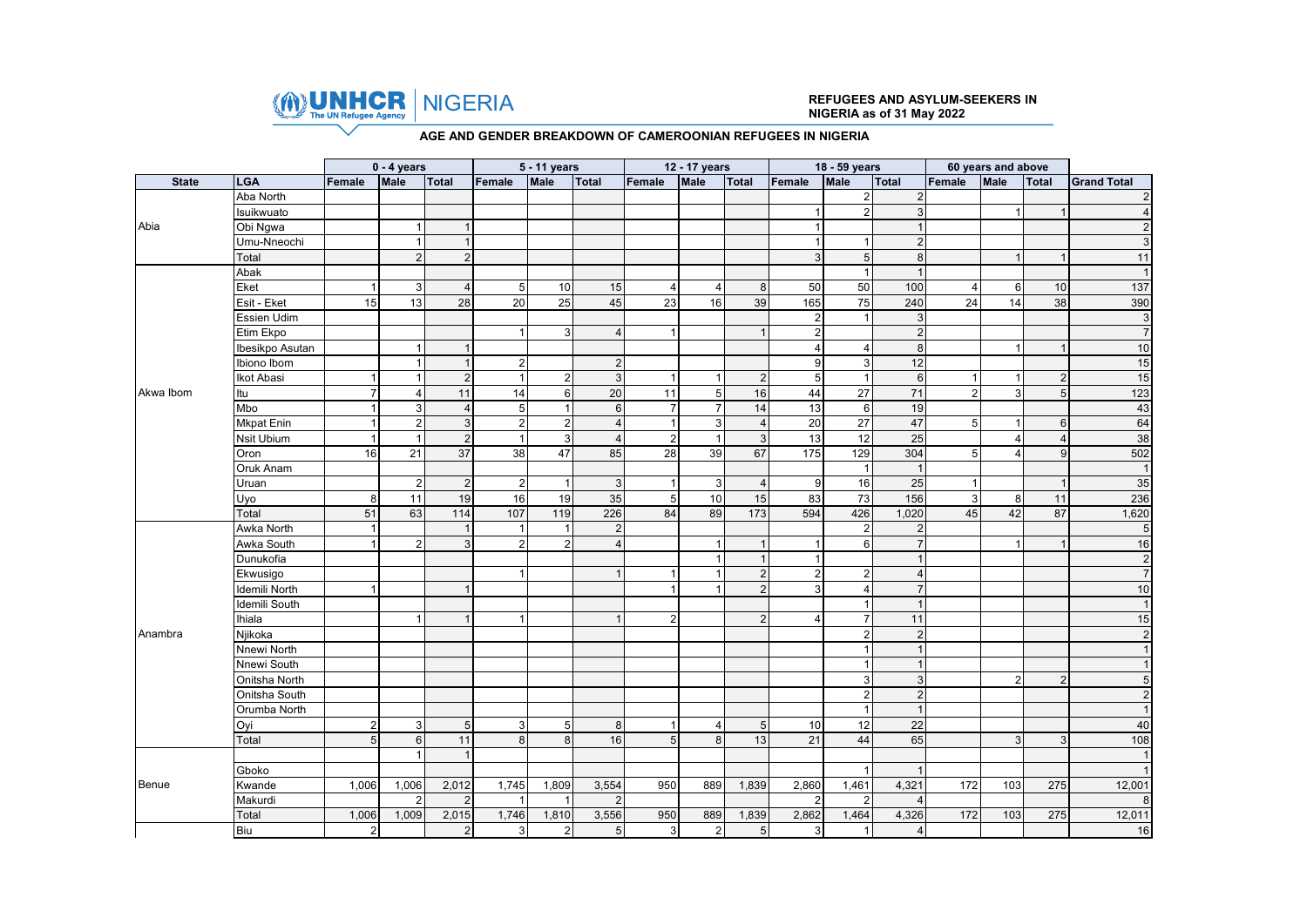|                        |                    |                | $0 - 4$ years  |                |                | 5 - 11 years     |                 |                 | 12 - 17 years  |                 |                                  | 18 - 59 years            |                                  |                | 60 years and above |                |                     |
|------------------------|--------------------|----------------|----------------|----------------|----------------|------------------|-----------------|-----------------|----------------|-----------------|----------------------------------|--------------------------|----------------------------------|----------------|--------------------|----------------|---------------------|
| <b>State</b>           | <b>LGA</b>         | Female         | <b>Male</b>    | <b>Total</b>   | Female         | <b>Male</b>      | Total           | Female          | <b>Male</b>    | <b>Total</b>    | <b>Female</b>                    | <b>Male</b>              | <b>Total</b>                     | Female         | <b>Male</b>        | <b>Total</b>   | <b>Grand Total</b>  |
|                        | Damboa             |                |                |                |                |                  |                 |                 |                |                 |                                  | $\overline{1}$           | $\overline{1}$                   |                |                    |                |                     |
| Borno                  | Dikwa              |                |                |                | $\mathbf{1}$   | $5\phantom{.0}$  | 6               | $\overline{1}$  |                | $\overline{2}$  |                                  | -1                       | $\overline{1}$                   | $\overline{2}$ |                    | $\overline{2}$ | 11                  |
|                        | Hawul              |                |                |                | $\mathbf{1}$   | 2 <sup>1</sup>   | 3               | $\overline{2}$  |                | $\overline{2}$  | $\overline{4}$                   | $\overline{1}$           | 5                                |                |                    |                | 10                  |
|                        | Ngala              |                |                |                |                |                  |                 |                 |                |                 |                                  | $\overline{1}$           | $\overline{1}$                   |                |                    |                |                     |
|                        | Total              | 2              |                | $\overline{2}$ | $\overline{5}$ | 9 <sup>1</sup>   | 14              | $6\phantom{1}6$ | $\mathbf{3}$   | 9               | $\overline{7}$                   | 5                        | 12                               | $\overline{2}$ |                    | $\overline{2}$ | 39                  |
|                        |                    |                |                |                |                |                  |                 |                 |                |                 |                                  | $\overline{1}$           | $\overline{1}$                   |                |                    |                |                     |
|                        | Abi                |                |                |                |                |                  |                 |                 |                |                 |                                  |                          | $\overline{1}$                   |                |                    |                |                     |
|                        | Akamkpa            | 123            | 148            | 271            | 293            | 289              | 582             | 182             | 235            | 417             | 1,618                            | 1,251                    | 2,869                            | 213            | 141                | 354            | 4,493               |
|                        | Akpabuyo           | $\overline{1}$ | $\mathbf{1}$   | $\overline{2}$ | $\overline{1}$ | $6 \overline{6}$ | $\overline{7}$  | $\overline{4}$  | $\mathbf{3}$   | $\overline{7}$  | $\overline{27}$                  | 32                       | 59                               |                | $\overline{2}$     | $\overline{2}$ | 77                  |
|                        | Bakassi            | 22             | 17             | 39             | 33             | 36               | 69              | 34              | 29             | 63              | 364                              | 245                      | 609                              | 12             | 5                  | 17             | 797                 |
|                        | Bekwarra           |                | $\mathbf{3}$   | $\mathbf{3}$   | $\overline{4}$ | $\overline{2}$   | $6\phantom{1}6$ | $\mathbf{1}$    | $\overline{4}$ | $5\overline{)}$ | $\overline{4}$                   | $\overline{4}$           | 8                                |                |                    |                | 22                  |
|                        | <b>Boki</b>        | 293            | 286            | 579            | 418            | 398              | 816             | 231             | 231            | 462             | 689                              | 384                      | 1,073                            | 79             | 46                 | 125            | 3,055               |
|                        | Calabar South      | 9              | 18             | 27             | 23             | 11               | 34              | 30              | 21             | 51              | 145                              | 163                      | 308                              | 12             | 8                  | 20             | 440                 |
|                        | Calabar-Municipal  | 32             | 38             | 70             | 83             | 88               | 171             | 87              | 56             | 143             | 593                              | 583                      | 1,176                            | 25             | 16                 | 41             | 1,601               |
| <b>Cross River</b>     | Etung              | 53             | 47             | 100            | 108            | 125              | 233             | 94              | 100            | 194             | 284                              | 169                      | 453                              | 25             | 23                 | 48             | 1,028               |
|                        | Ikom               | 74             | 57             | 131            | 140            | 141              | 281             | 110             | 83             | 193             | 399                              | 256                      | 655                              | 22             | 9                  | 31             | 1,291               |
|                        | Obanliku           | 238            | 268            | 506            | 491            | 443              | 934             | 275             | 188            | 463             | 769                              | 399                      | 1,168                            | 87             | 50                 | 137            | 3,208               |
|                        | Obubra             | $\overline{1}$ |                | $\mathbf{1}$   | $\overline{2}$ | $\overline{1}$   | 3               |                 |                |                 | $\overline{2}$                   | $\overline{1}$           | 3                                |                |                    |                |                     |
|                        | Obudu              | 40             | 41             | 81             | 90             | 83               | 173             | 54              | 63             | 117             | 154                              | 107                      | 261                              | 12             | 9                  | 21             | 653                 |
|                        | Odukpani           | $\overline{1}$ |                | $\mathbf{1}$   |                |                  | $\mathbf{1}$    |                 |                |                 |                                  | $\overline{2}$           | 3                                |                |                    |                |                     |
|                        | Ogoja              | 1,621          | 1,599          | 3,220          | 3,380          | 3,248            | 6,628           | 2,127           | 2,064          | 4,191           | 6,894                            | 5,423                    | 12,317                           | 635            | 356                | 991            | 27,347              |
|                        | Yakurr             |                | 1              | $\mathbf{1}$   |                |                  |                 | $\overline{2}$  |                | $\overline{2}$  | 3                                | 6                        | 9                                |                |                    |                | 12                  |
|                        | Yala               |                |                |                |                |                  |                 |                 |                |                 | $\overline{1}$                   |                          | $\overline{1}$                   |                |                    |                |                     |
|                        | Total              | 2,508          | 2,524          | 5,032          | 5,066          | 4,872            | 9,938           | 3,231           | 3,077          | 6,308           | 11,948                           | 9,026                    | 20,974                           | 1,122          | 665                | 1,787          | 44,039              |
|                        | Oshimili North     |                |                |                |                |                  |                 |                 |                |                 |                                  |                          | -1                               |                |                    |                |                     |
| Delta                  | Oshimili South     |                |                |                |                |                  |                 |                 |                |                 |                                  | $\overline{2}$           | $\overline{2}$                   |                |                    |                |                     |
|                        | Total              |                |                |                |                |                  |                 |                 |                |                 | $\mathbf{1}$                     | $\overline{2}$           | 3                                |                |                    |                |                     |
|                        | Abakaliki          |                |                |                | -1             |                  | $\mathbf{1}$    | $\mathbf 1$     |                | $\overline{2}$  | $\mathbf{1}$                     | 3                        | $\overline{4}$                   |                |                    |                |                     |
| Ebonyi                 |                    |                |                |                |                |                  |                 |                 |                |                 | $\mathbf{1}$                     | $\overline{4}$           | 5                                |                |                    |                | 5                   |
|                        | Ikwo               |                |                |                |                |                  |                 |                 |                | $\mathfrak{p}$  | $\mathcal{P}$                    |                          | 9                                |                |                    |                | 12                  |
|                        | Total              |                |                |                |                |                  |                 |                 |                |                 |                                  |                          |                                  | $\overline{1}$ |                    |                |                     |
|                        | Esan Central       |                |                |                |                |                  |                 |                 |                |                 |                                  |                          |                                  |                |                    |                |                     |
| Edo                    | Oredo              |                | $\overline{1}$ |                |                | $\overline{2}$   | $\overline{2}$  |                 |                |                 | $\overline{2}$<br>$\overline{1}$ |                          | $\overline{2}$                   |                |                    |                | 5                   |
|                        | Ovia North East    |                |                |                |                |                  |                 |                 |                |                 | 3                                |                          | $\overline{2}$<br>$\overline{4}$ |                |                    |                | $\overline{2}$<br>8 |
|                        | Total              |                | $\mathbf 1$    |                |                | $\overline{2}$   | $\overline{2}$  |                 |                |                 |                                  | $\overline{1}$           |                                  | $\mathbf{1}$   |                    |                |                     |
|                        |                    |                |                |                |                |                  |                 |                 |                |                 |                                  | $\overline{\phantom{a}}$ | $\overline{1}$                   |                |                    |                |                     |
|                        | <b>Enugu East</b>  | 3              | $\overline{2}$ | $\sqrt{5}$     | -1             |                  | $\overline{2}$  |                 |                |                 | 9                                | 10                       | 19                               | $\overline{2}$ |                    | $\overline{2}$ | 28                  |
|                        | <b>Enugu North</b> | 3              | $\mathbf{1}$   | $\overline{4}$ | 5              |                  | $6\phantom{1}6$ | $\overline{2}$  | 2              | $\overline{4}$  | 10                               | 12                       | 22                               | $\overline{1}$ |                    | $\overline{2}$ | 38                  |
|                        | Enugu South        | $\overline{2}$ | 1              | 3              | $\overline{4}$ | $\overline{2}$   | $6\phantom{1}6$ | $\overline{2}$  | $\overline{2}$ | $\overline{A}$  | 10                               | $\overline{7}$           | 17                               | $\overline{1}$ |                    |                | 31                  |
| Enugu                  | Igbo-Eze South     |                |                |                |                |                  |                 |                 |                |                 | $\overline{1}$                   |                          | $\overline{1}$                   |                |                    |                |                     |
|                        | <b>Nkanu East</b>  |                |                |                |                |                  |                 |                 |                |                 |                                  |                          | $\overline{1}$                   |                |                    |                |                     |
|                        | Nkanu West         |                |                |                |                |                  |                 |                 |                |                 |                                  | -1                       | $\overline{1}$                   |                |                    |                |                     |
|                        | Nsukka             |                |                |                |                |                  |                 |                 | 2              | $\overline{2}$  | 3                                | 13                       | 16                               |                |                    |                | 18                  |
|                        | Udi                |                |                |                |                |                  |                 |                 |                |                 |                                  | $\overline{\mathbf{1}}$  | $\overline{1}$                   |                |                    |                |                     |
|                        | Total              | 8              | 4              | 12             | 10             | $\overline{4}$   | 14              | $\overline{4}$  | 6              | 10              | 33                               | 46                       | 79                               | $\overline{4}$ | -1                 | 5              | $\overline{120}$    |
| <b>Federal Capital</b> | Abuja Municipal    |                |                |                |                |                  |                 |                 |                |                 |                                  | 3                        | 3                                |                |                    |                | 3                   |
| Territory              | Total              |                |                |                |                |                  |                 |                 |                |                 |                                  | 3                        | 3                                |                |                    |                | 3                   |
|                        | Aboh-Mbaise        |                |                |                |                |                  |                 |                 |                |                 |                                  |                          | $\overline{1}$                   |                |                    |                |                     |
|                        | Ideato North       |                |                |                |                |                  |                 |                 |                |                 |                                  |                          | $\overline{1}$                   |                |                    |                |                     |